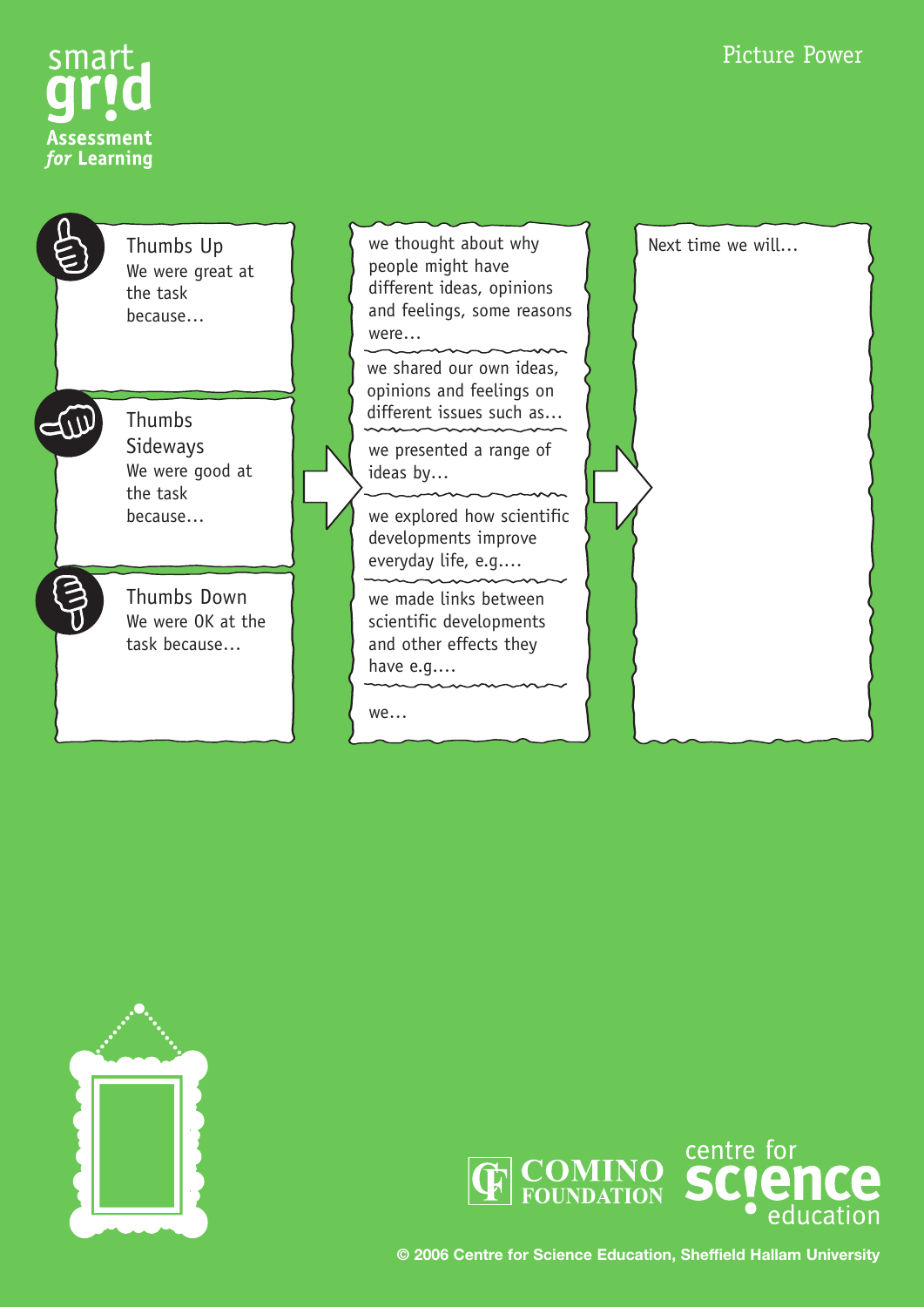



# Picture Power

Communication: to share ideas, opinions and feelings with others Investigative skills: to establish links between cause and effects

Activating Personal Capabilities in Science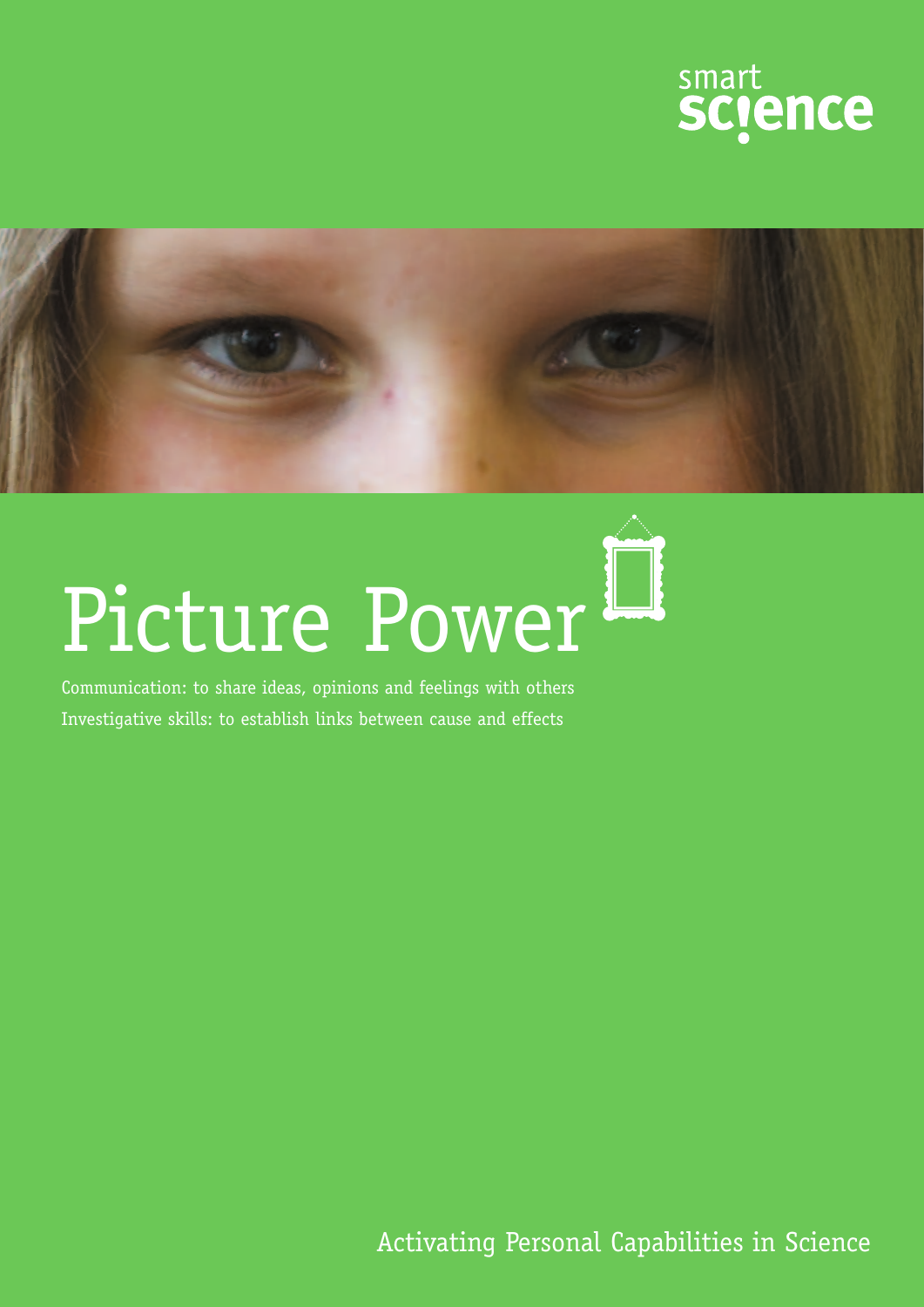## Generic task **Chatterbox!**

#### **Learning Objective**

Communication: to share ideas, opinions and feelings with others

#### **Introducing the task 5 minutes**

Say to the group that everyone knows a chatterbox and everyone knows what they're like. They talk and talk and talk! Unfortunately, that means that they don't always get their jobs done properly and often stop other people doing theirs. All they manage to do is chatter, chatter, chatter.

Ask the children – Do you know people who tell you to stop talking and get on with your work? This task is about doing just the opposite! This time we're all going to see how it feels to be a chatterbox – it may be harder than you think!

#### **Running the task 15 minutes**

You need: a stopwatch, a partner, to sit in a small group.

Optional: the storybook (Little Miss Chatterbox Book, ISBN: 0-7498-3865-5).

- 1 Organise the children into teams of three or four. Ask them to decide who will take the first turn.
- 2 Tell them that they must speak for 30 seconds about one of the topics below. But, they're not allowed to say 'umm…' or 'err…' or take a break for more than a second, otherwise their go passes to the person to their right.
- 3 The rest of the team have to listen carefully, making sure they really are a 'chatterbox'! If they manage to get to the end, they call out 'Chatterbox!' but they should call 'Stop!' or make a signal if they hear an 'umm', 'err' or a pause.

Topics to chatter about:

| If you want it to be general  | If you want it to be science-linked |
|-------------------------------|-------------------------------------|
| - yourself                    | - plants                            |
| - your family                 | - minibeasts                        |
| - your school                 | - food types                        |
| - what you like               | - materials and the way we use them |
| - what you don't like         | - things that live in the garden    |
| - what's in the news          | - what we need light for            |
| - what you ate last night     | - why we need to eat                |
| - just about anything at all! | - things that make sound            |
|                               |                                     |

#### **Helpful Hints**

Increase or decrease the time depending on the level of challenge and age of the group. You could use prompt cards with keywords or phrases to help the group choose what to talk about. Don't let anyone spend too long thinking about what they will talk about – this should be a quick fire game.

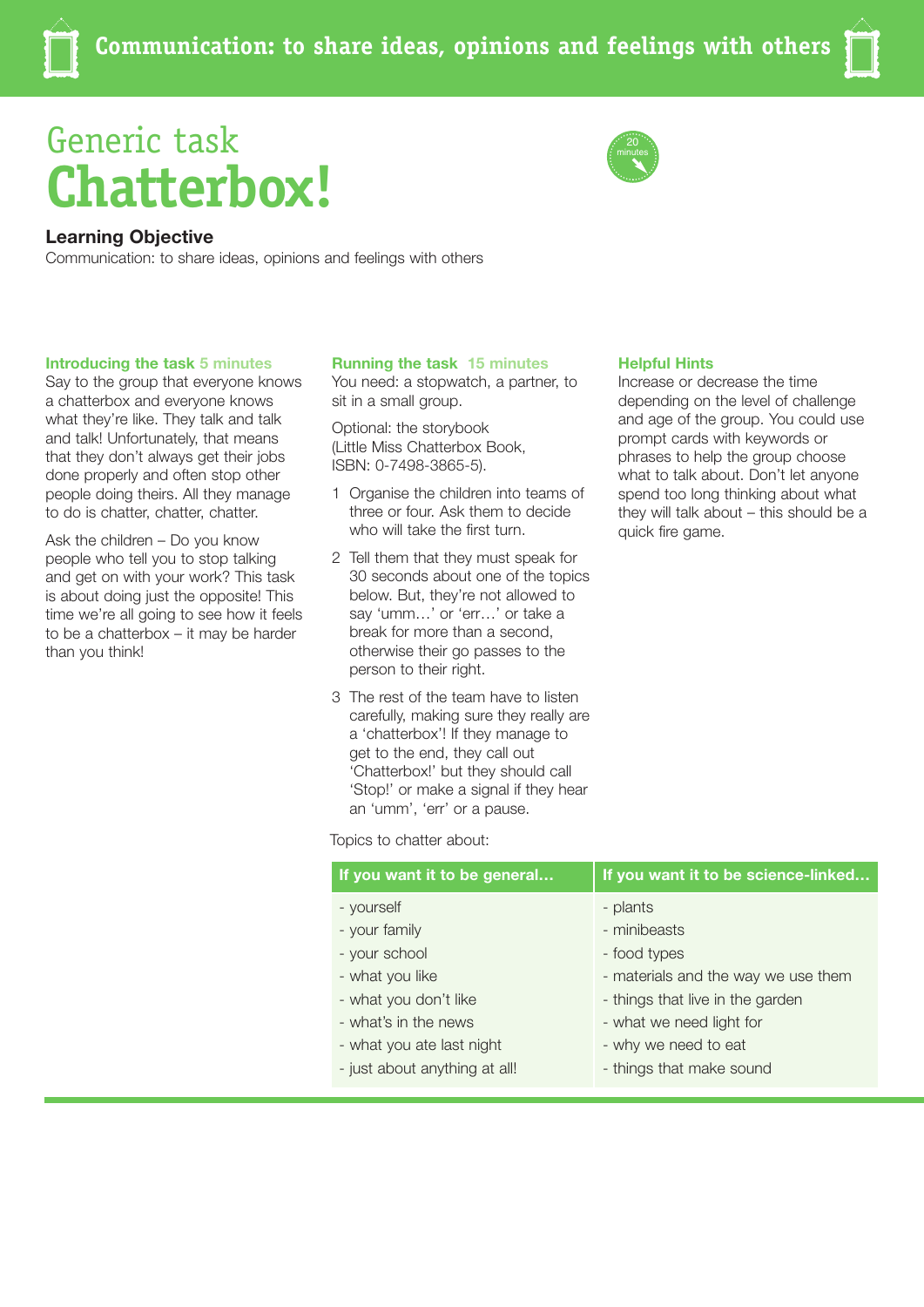## Science embedded task **Picture Power**



**Learning Objectives**

**National Curriculum** Breadth of Study: 1b, Sc1: 1a

**Scientific communication** to look at the part science has played in the development of many useful things to think about and establish links between causes and effects

#### **Success Criteria**

To be successful the children will:

- consider why people's ideas, opinions and feelings can be different
- share and present their own ideas, opinions and feelings on different issues
- explore how scientific developments have positively affected everyday life
- make links between scientific developments and other effects.

#### **Introducing the task 10 minutes**

Discuss with the children that different people often have different ideas, opinions and feelings about the same situation. Emphasise that the way people communicate can also be very different (relate this back to the generic task). Briefly discuss an example, for instance views on siting of mobile phone masts or whether we should experiment on animals. Tell the children that they are going to look at situations where people might think and feel differently and where scientific understanding and ideas could affect what people think.

#### **Running the task 25 minutes (plus time for presentations)**

1 Read aloud or give out the Picture Power sheet and situations illustrations sheets. Set a time limit of 20 minutes. Use the Picture Power Support cards and the Picture Power Science Ideas cards, as appropriate, to help this process.

It may help to discuss the science ideas linked to each picture with the teams or whole class before they start to plan their presentations.

2 Ask each team in turn to give their presentation including their 2 minute 'mini play'.

#### **Reviewing the task 10 minutes**

After the presentations, the class should discuss:

How well did the teams communicate the different ideas, opinions and feelings of the characters?

What their own opinions and feelings are on the issues discussed?

Discuss with the children some of the ways in which scientific developments affect each situation. Extend the work by asking if the children think that in future science could help to improve each situation?

Involve the children in reviewing their work and making an overall judgement about how well they shared their ideas, opinions and feelings. Use the assessment for learning Smart Grid (see back cover).

**Resources**







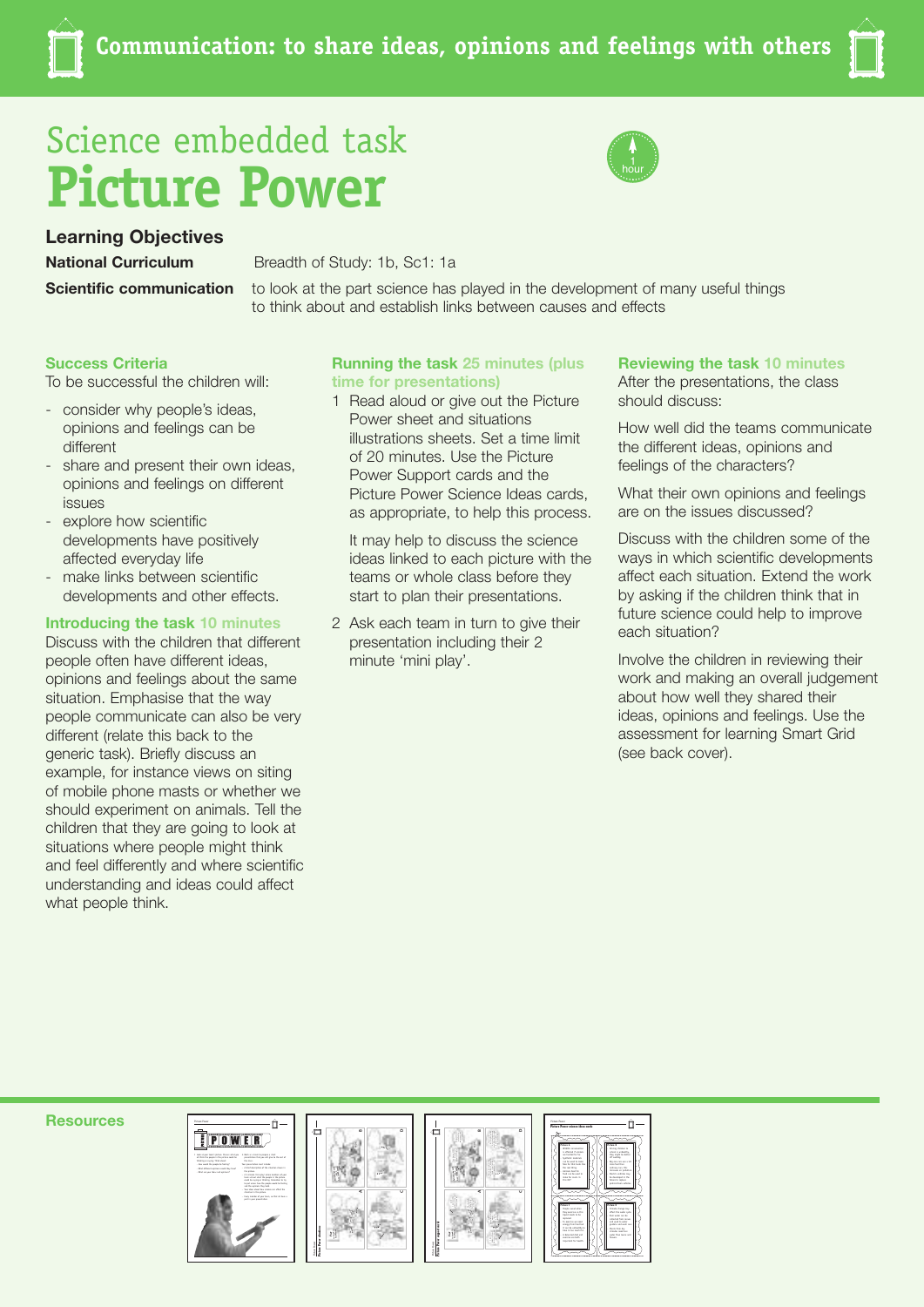

- 1 Look at your team's picture. Discuss what you all think the people in the picture could be thinking or saying. Think about:
	- How would the people be feeling?
	- What different opinions could they have?
	- What are your ideas and opinions?

2. Work as a team to prepare a short presentation that you will give to the rest of the class.

Your presentation must include:

- A brief description of the situation shown in the picture.
- A 2-minute 'mini-play' where members of your team act out what the people in the picture could be saying or thinking. Remember to try to put across how the people would be feeling and the opinions they hold.
- Your ideas about how science can affect the situation in the picture.
- Every member of your team, so that all have a part in your presentation.

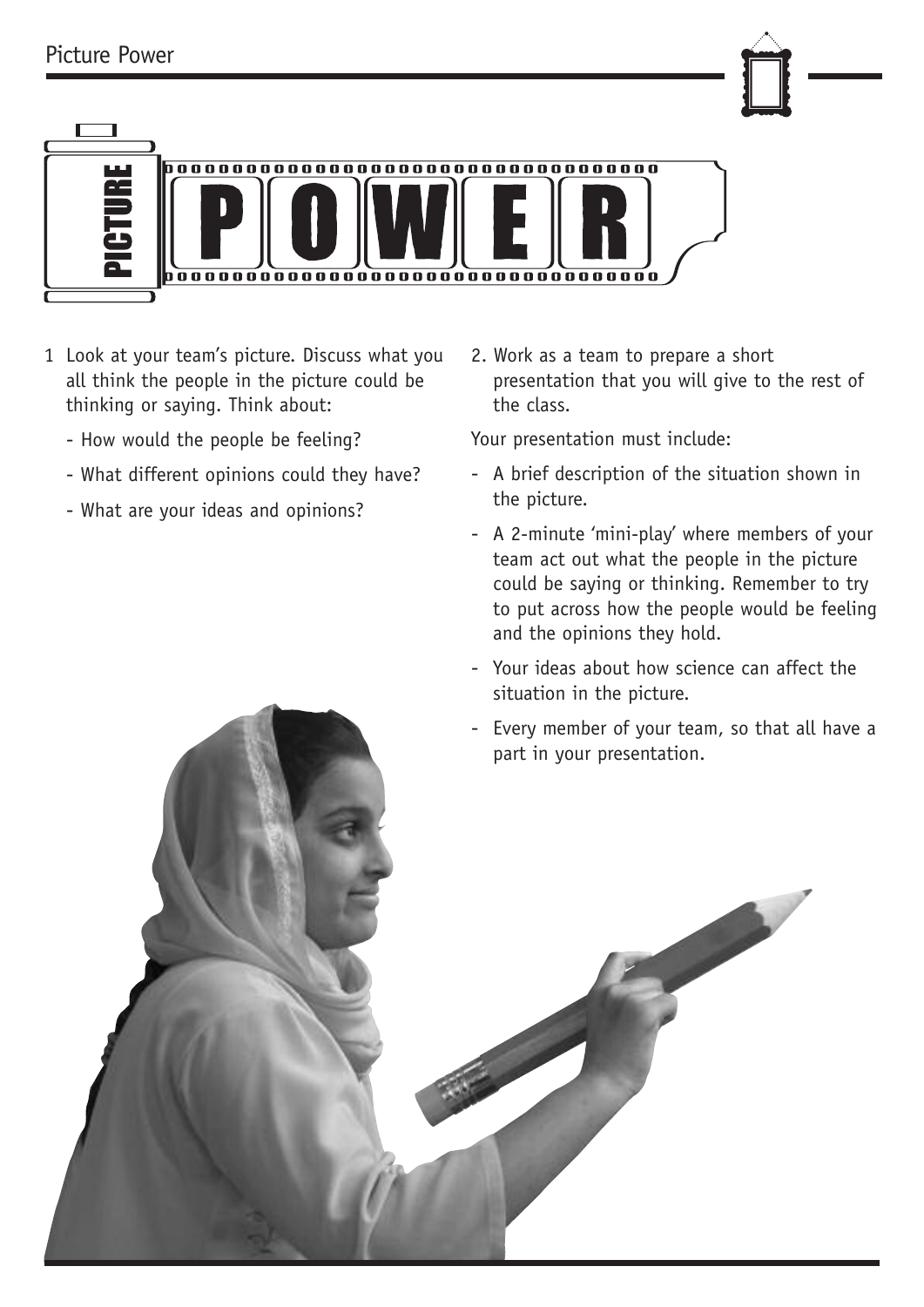

# **Picture Power situations Picture Power situations**

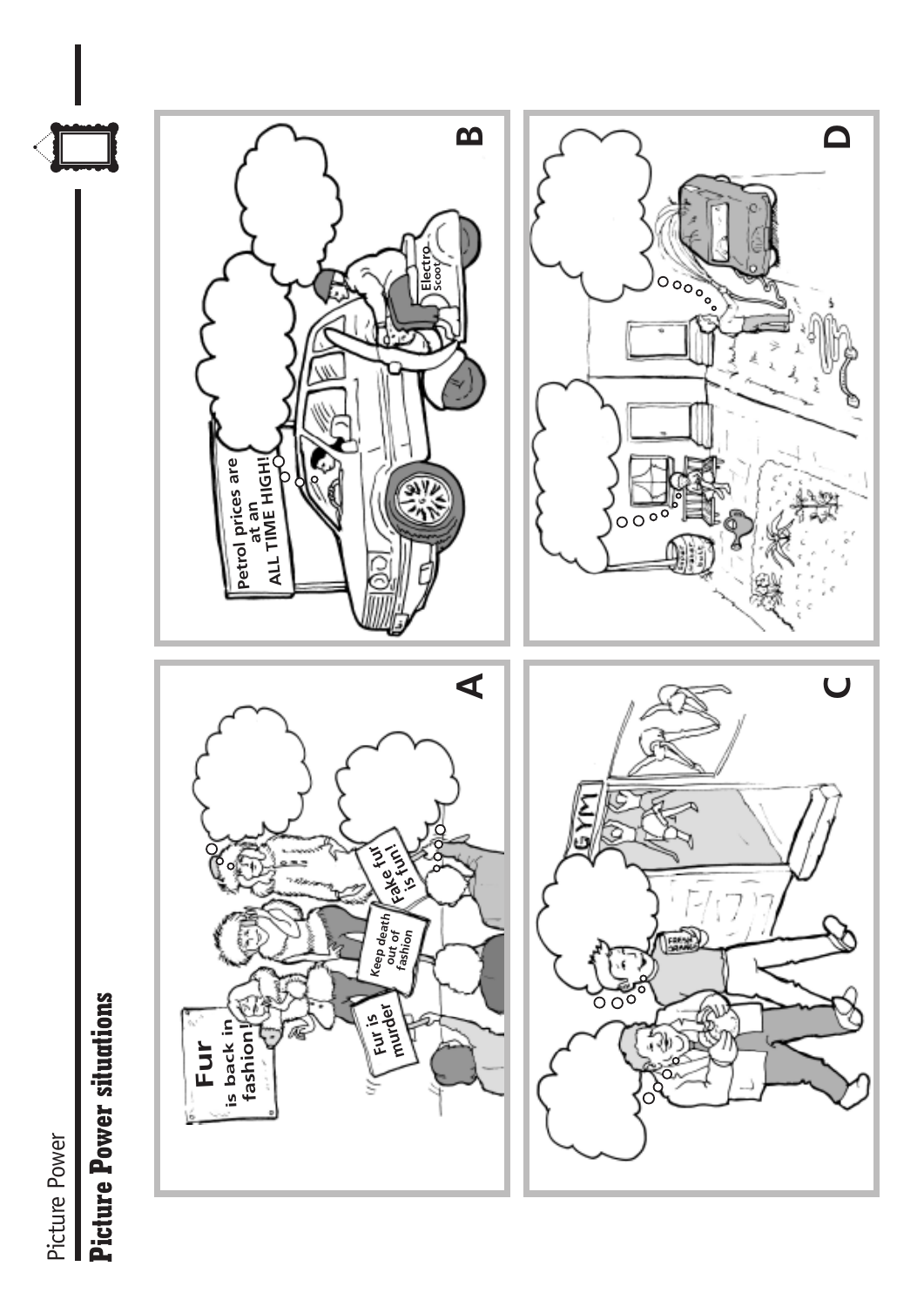